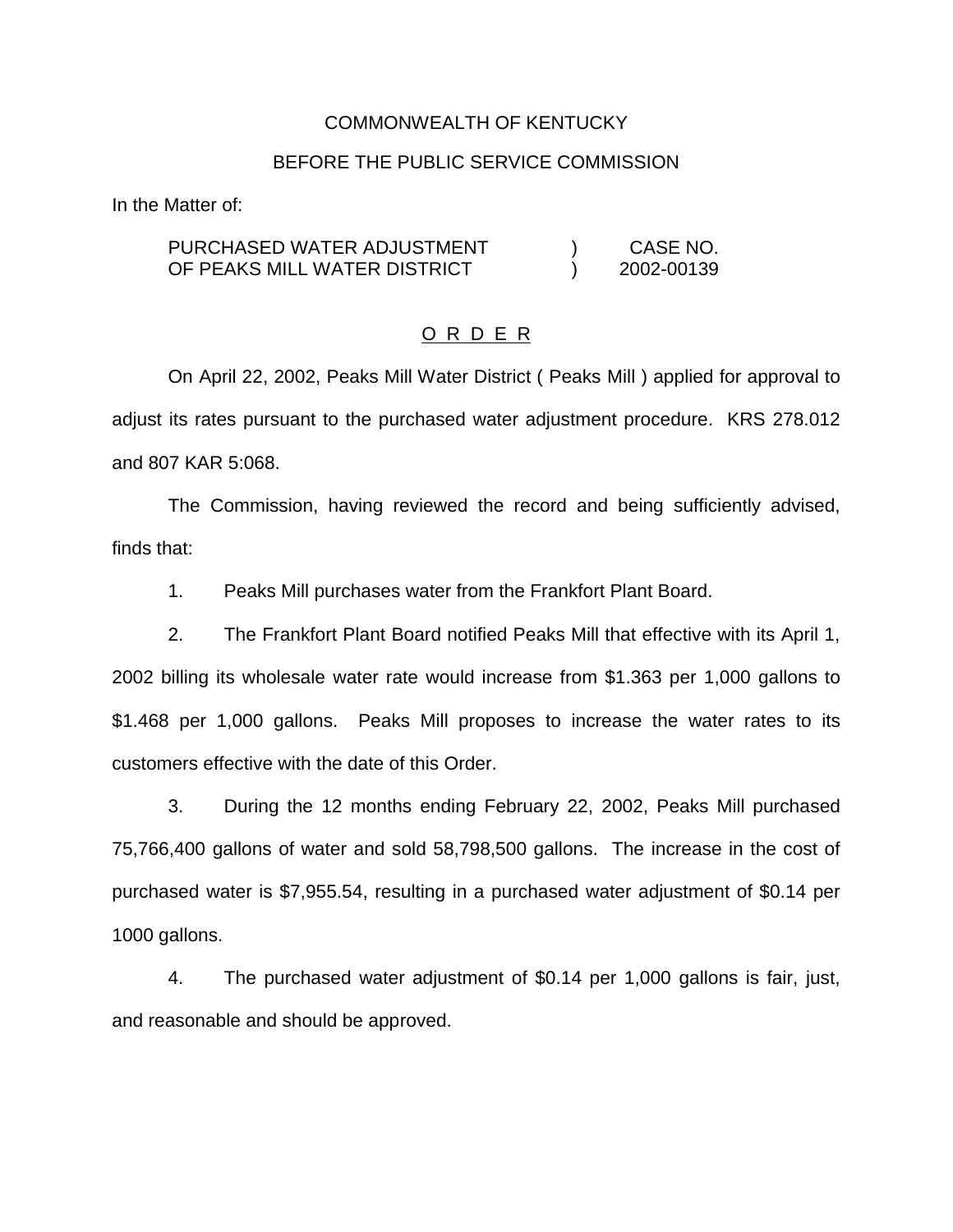IT IS THEREFORE ORDERED that:

1. The proposed rates by Peaks Mill are approved.

2. The purchased water adjustment of \$0.14 per 1,000 gallons and the rates in Appendix A, attached hereto and incorporated herein, are fair, just, and reasonable and are approved for services rendered on and after April 1, 2002.

3. Within 20 days of the date of this Order, Peaks Mill shall file with the Commission revised tariff sheets showing the rates approved herein.

Done at Frankfort, Kentucky, this 21<sup>st</sup> day of May, 2002.

By the Commission

ATTEST:

Deputy Executive Director